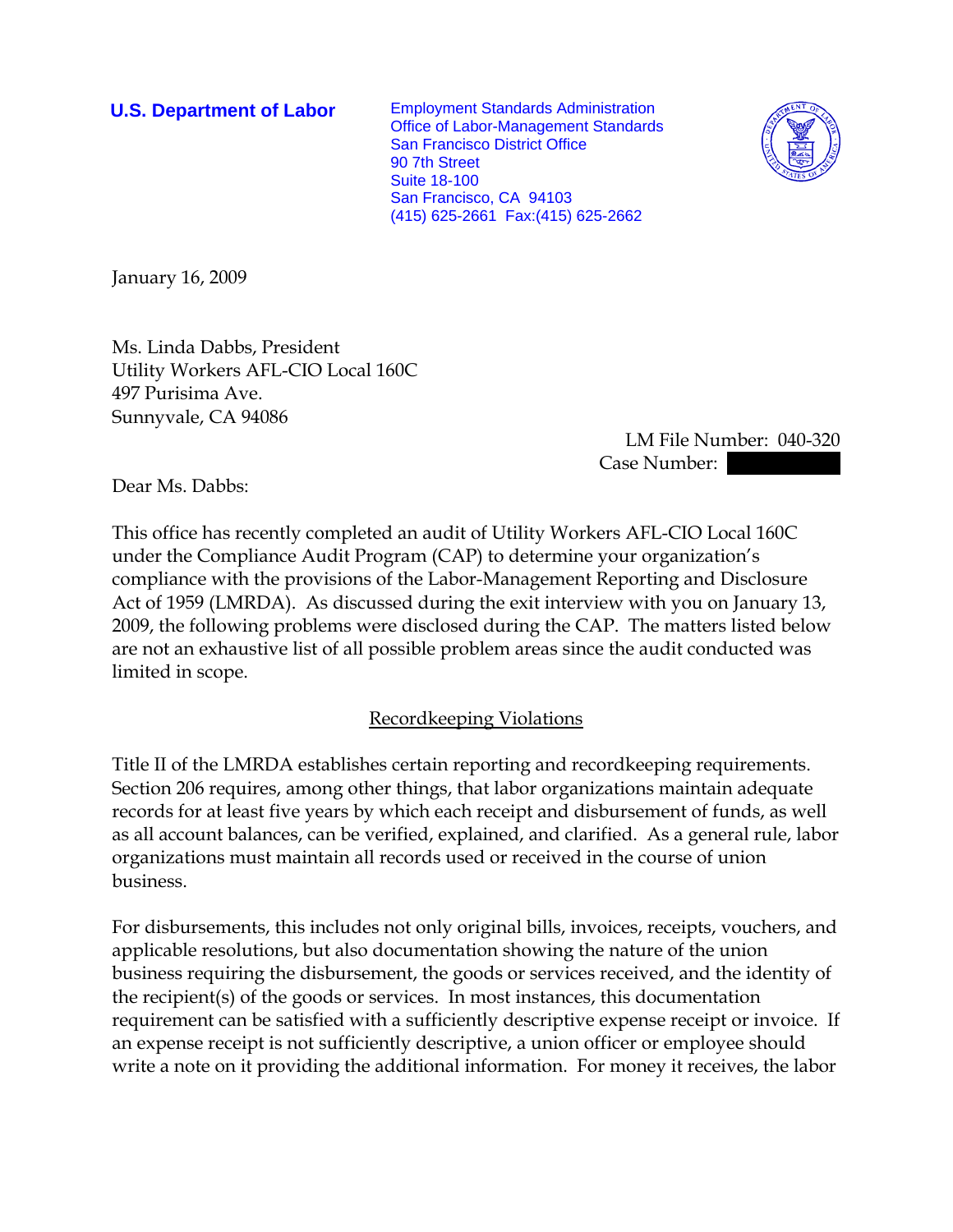organization must keep at least one record showing the date, amount, purpose, and source of that money. The labor organization must also retain bank records for all accounts.

The audit of Local 160C's 2007 records revealed the following recordkeeping violations:

1. Retention of Union Records

Local 160C did not retain all records used or received in the course of union business for the last five years. The union has retained records for only the last three years.

2. Lack of Salary Authorization

Local 160C did not maintain records to verify that the salaries reported in Item 24 (All Officer and Disbursements to Officers) of the LM-3 were the authorized amounts and therefore were correctly reported. The union must keep a record, such as meeting minutes, to show the current salary authorized by the entity or individual in the union with the authority to establish salaries.

Based on your assurance that Local 160C will retain adequate documentation in the future, OLMS will take no further enforcement action at this time regarding the above violation.

## Reporting Violations

The audit disclosed a violation of LMRDA Section 201(b), which requires labor organizations to file annual financial reports accurately disclosing their financial condition and operations. The Labor Organization Annual Report (Form LM-3) filed by Local 160C for fiscal year ending December 31, 2007, was deficient in the following areas:

1. Certificates of Deposit Reported as Investments

Local 160C improperly included the value of certificate of deposit as an investment in Statement A (Assets and Liabilities). For LM reporting purposes, OLMS considers a certificate of deposit to be cash. The purchase or redemption of a certificate of deposit is a transfer of cash from one account to another and, therefore, the local should not report these transactions as receipts or disbursements.